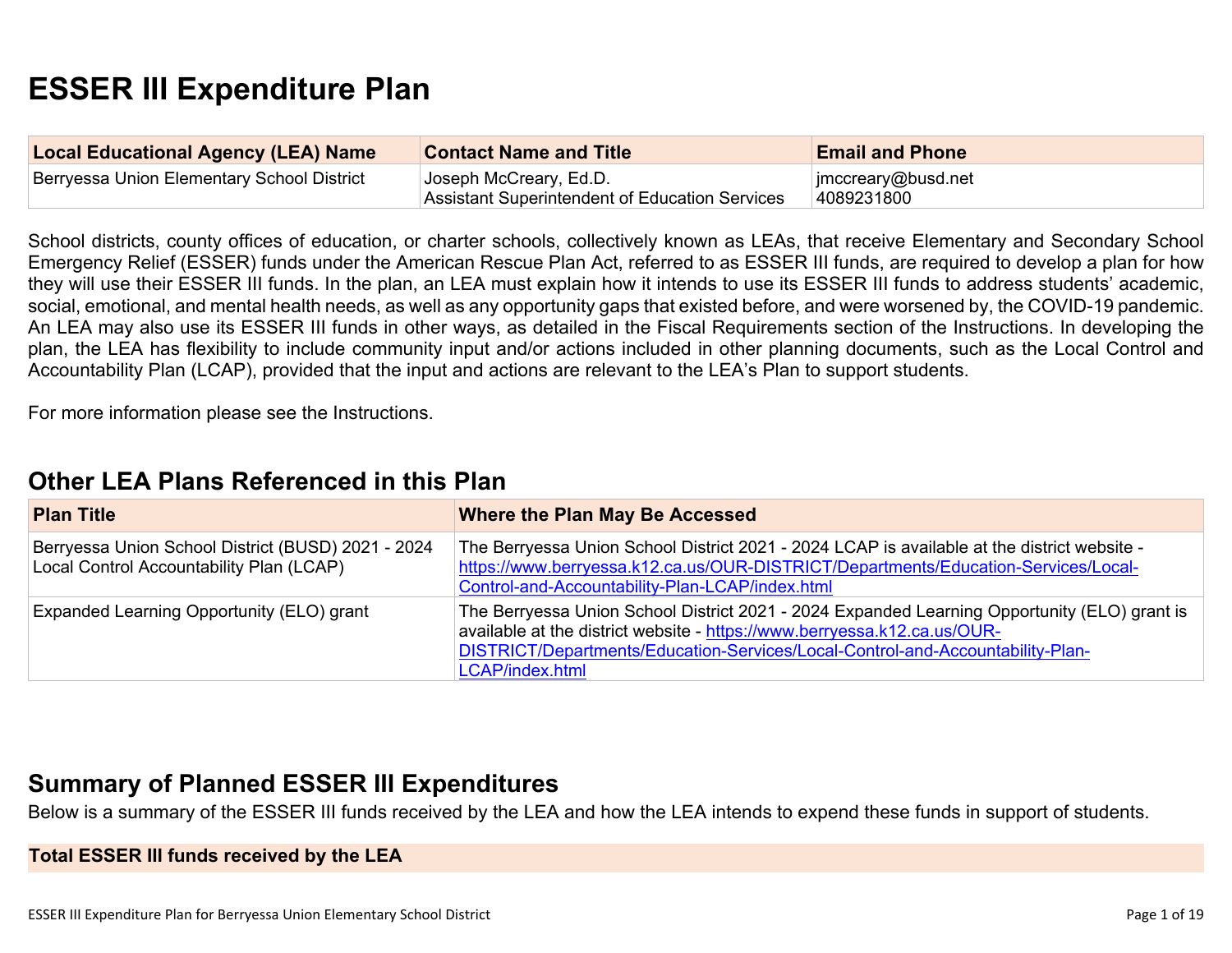| <b>Plan Section</b>                                                                      | <b>Total Planned ESSER III</b> |
|------------------------------------------------------------------------------------------|--------------------------------|
| Strategies for Continuous and Safe In-Person Learning                                    | 4,200,334                      |
| Addressing Lost Instructional Time (a minimum of 20 percent of the LEAs ESSER III funds) | 1,050,084                      |
| Use of Any Remaining Funds                                                               |                                |

#### **Total ESSER III funds included in this plan**

5,250,418

## **[Community Engagement](#page-14-0)**

An LEA's decisions about how to use its ESSER III funds will directly impact the students, families, and the local community. The following is a description of how the LEA meaningfully consulted with its community members in determining the prevention and mitigation strategies, strategies to address the academic impact of lost instructional time, and any other strategies or activities to be implemented by the LEA. In developing the plan, the LEA has flexibility to include input received from community members during the development of other LEA Plans, such as the LCAP, provided that the input is relevant to the development of the LEA's ESSER III Expenditure Plan.

For specific requirements, including a list of the community members that an LEA is required to consult with, please see the Community Engagement section of the Instructions.

A description of the efforts made by the LEA to meaningfully consult with its required community members and the opportunities provided by the LEA for public input in the development of the plan.

Berryessa Union School District (BUSD) gathered input from a variety of stakeholders to inform the 2021 Local Control Accountability Plan (LCAP), Expanded Learning Opportunity (ELO) grant, and the Elementary Secondary School Emergency Relief (ESSER) plans. District meetings included presentations of information on the Learning Continuity Plan (LCP) - 2020 LCAP (Annual Update) and reviewing data that was released on the California Data Dashboard.

Berryessa District Advisory Committee (BDAC) meeting (March 18th & May 13, 2021) - The majority of the meeting was taken to review actions/services for the Annual Update through a Power Point presentation. The majority of the meeting was spent reviewing data from the California Data Dashboard. Members of the committee had a chance to ask questions about the Data Dashboards and how that data would inform our 2021 LCAP, ELO and ESSER plans. Stakeholders were given the opportunity to provide feedback on the district's goals and actions/services in order to help all students succeed social emotionally and academically in the district.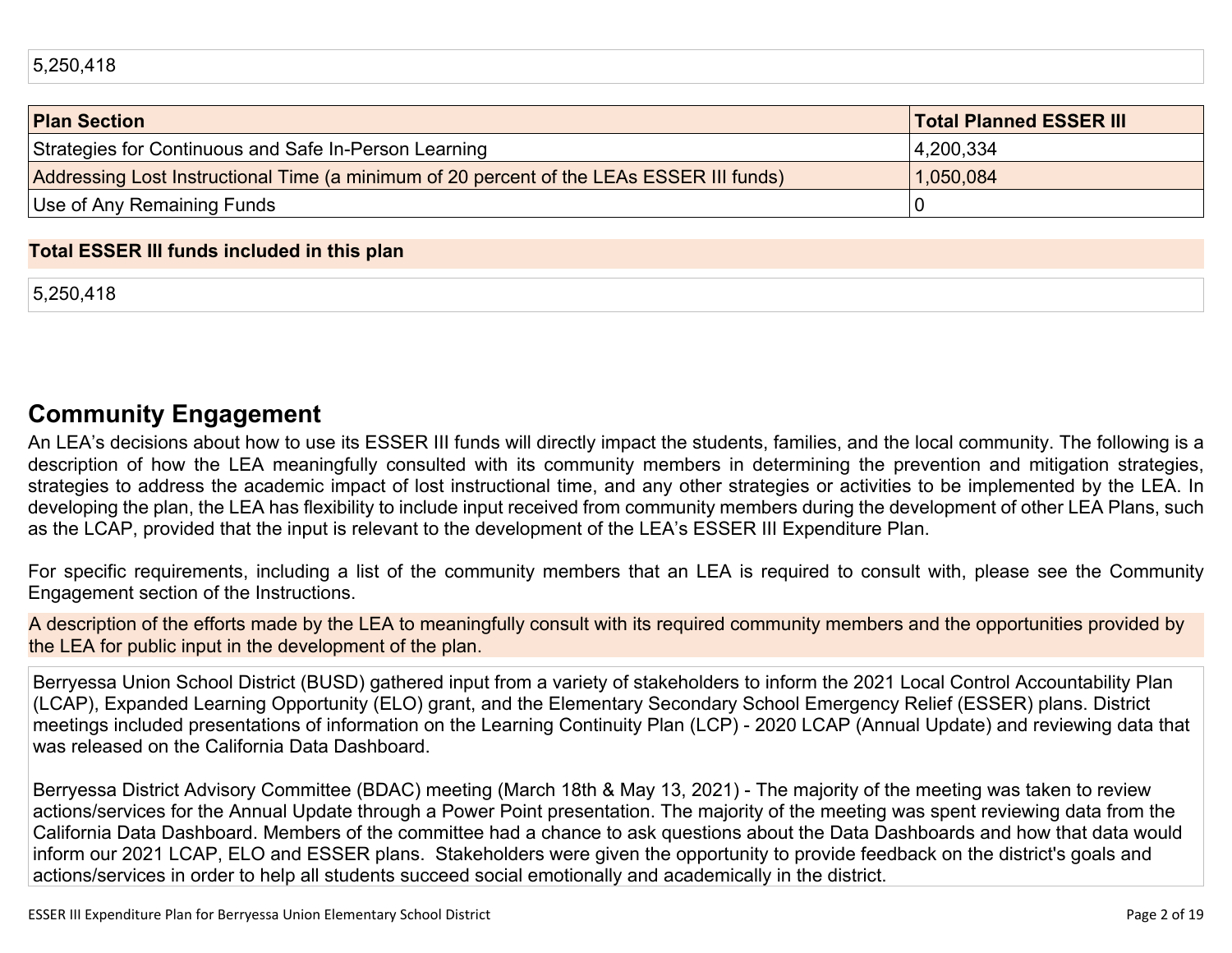An LCAP Steering Committee met four times during the Spring of 2021. The purpose of these meetings was to get input from all stakeholders about the district's LCAP, ELO, and ESSER plans. The committee included the Superintendent, Assistant Superintendent of Education Services, Assistant Superintendent of Business Services, Director of Finance, Director of Curriculum and Instruction, Director of Special Education/Student Services, Coordinator of Education Services, 3 site principals, 3 teachers, 3 classified employees, and 2 parents.

March 17, 2021 - Reviewed state priorities, LCAP sections, reviewed student data (CA Data Dashboard) March 31, 2021 - Reviewed Panorama Survey Data (Students, Parents, & Staff); Reviewed Annual Update and Actions/Services. April 21, 2021 - Reviewed overall effectiveness of Actions/Services, Reviewed Next Steps of the LCAP. May 12, 2021 - Reviewed/approved updated Actions/Services for the 2022 LCAP.

The district met with a representative of the Special Education Local Plan Areas (SELPA) on May 4, 2021. The SELPA provided resources, input, and consultation related to the needs to Special Education students throughout the LCAP.

A description of how the development of the plan was influenced by community input.

Administrators feedback included:

- Additional support for students' social emotional well being for students returning to campus for the 2021 2022 school year.
- A need for a social emotional curriculum for elementary schools.
- \* Continue with Assets social emotional curriculum for middle schools.
- \* Tutoring (before or after school) for students who are below grade level.
- Culturally responsive teaching professional development for staff.

Classified and Certificated staff feedback (via Panorama survey and Stakeholder presentations) included:

- \* Professional Development on supporting students in small groups.
- \* Extra aide support in the primary grade classrooms.

\* Better understanding of their role in supporting all students academic and social emotional learning with regards to the district's Multi Tiered Systems of Support (MTSS) program.

\* Tutoring (before or after school) for students who are below grade level.

### DELAC feedback included:

- \* Additional support for students' social emotional well being for students returning to campus for the 2021 2022 school year.
- \* Continue parent communication in multiple languages for EL parents through newsletters and continuous voice messages.
- Continue to offer meetings via ZOOM in the future since it helps them with babysitting needs.
- More academic support for EL students beyond EL summer school (i.e. after school tutoring, during school closures, etc.).

BDAC feedback included:

- \* Additional support for students' social emotional well being for students returning to campus for the 2021 2022 school year.
- Continue communication in multiple languages for EL parents in the form of a parent liaison.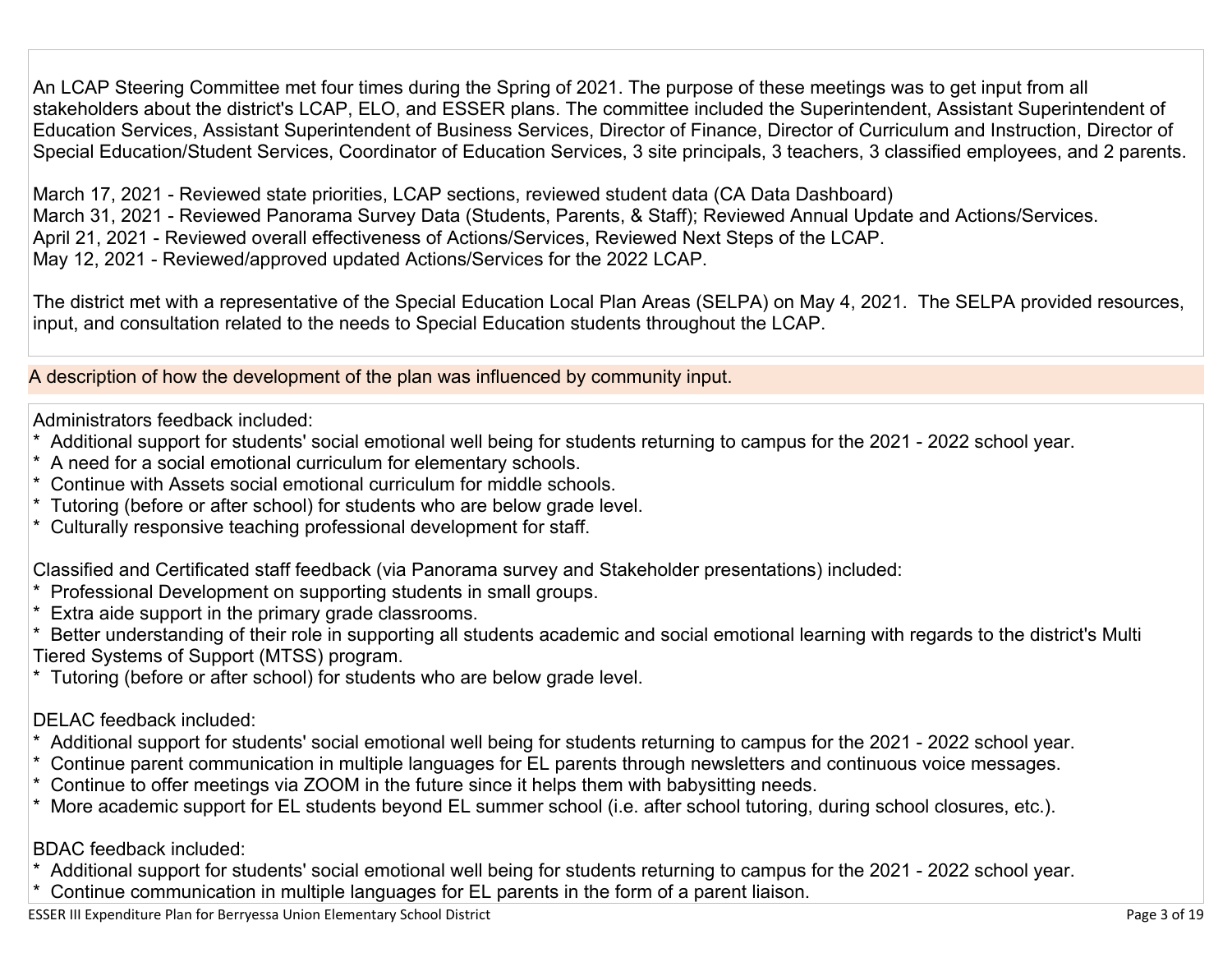Continue to offer meetings via ZOOM in the future since it helps them with babysitting needs.

\* More academic support for EL students beyond EL summer school (i.e. after school tutoring, during school closures, etc.)

LCAP Steering Committee feedback included:

- Additional support for students' social emotional well being for students returning to campus for the 2021 2022 school year.
- \* Provide social emotional curriculum for elementary schools.
- \* Provide social emotional curriculum for middle schools.
- \* Tutoring (before or after school; during school breaks) for students who are below grade level.
- \* Provide online curriculum for students to work on at home to support them in ELA and Math.

Panorama survey feedback (students) included:

- Students provided information on how they felt regarding social emotional well being during school time.
- \*. Students provided feedback on the following topics: growth mindset, self-efficacy, self management, and social awareness.

Special Education Local Plan Areas (SELPA) feedback included:

\* Added language throughout the document (i.e Goal 2 Action/Services #2) that included special education students assigned to the Least Restrictive Environment (LRE).

Actions/Services that were included in the ESSR III plan based on feedback by stakeholders:

- \* Additional support for students' social emotional well being for students.
- \* Provide additional tutoring/supplemental instruction in ELA and Math for students who are below grade level standards.
- \* Provide more tutoring/supplemental instruction for English Language learners (before or after school, during school breaks & summer breaks).
- \* Provide culturally responsive teaching/implicit bias professional development for staff.

# **[Actions and Expenditures to Address Student Needs](#page-16-0)**

The following is the LEA's plan for using its ESSER III funds to meet students' academic, social, emotional, and mental health needs, as well as how the LEA will address the opportunity gaps that existed before, and were exacerbated by, the COVID-19 pandemic. In developing the plan, the LEA has the flexibility to include actions described in existing plans, including the LCAP and/or Expanded Learning Opportunity (ELO) Grant Plan, to the extent that the action(s) address the requirements of the ESSER III Expenditure Plan.

For specific requirements, please refer to the Actions and Expenditures to Address Student Needs section of the Instructions.

# **[Strategies for Continuous and Safe In-Person Learning](#page-16-1)**

ESSER III Expenditure Plan for Berryessa Union Elementary School District **Page 4 of 19** Page 4 of 19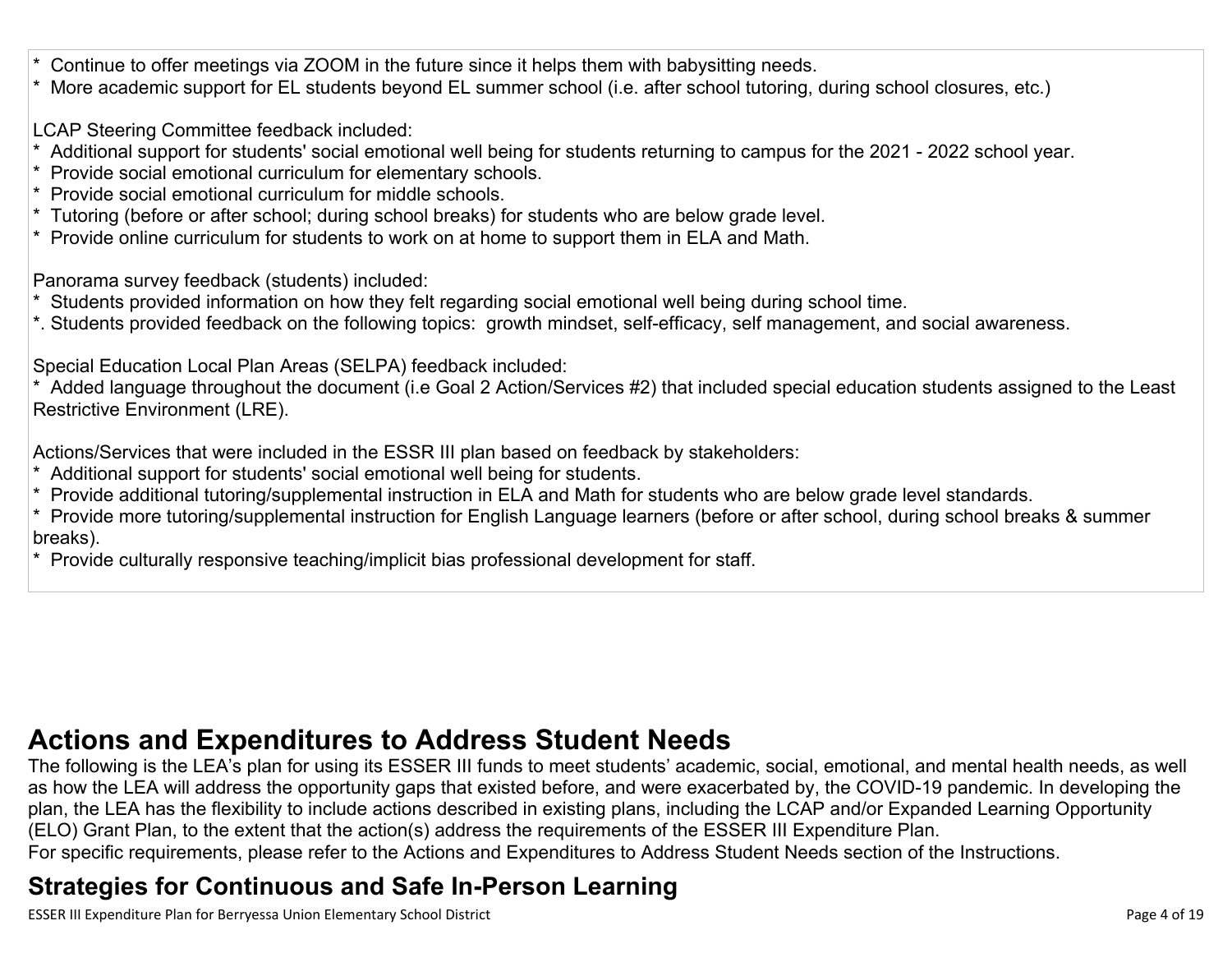A description of how the LEA will use funds to continuously and safely operate schools for in-person learning in a way that reduces or prevents the spread of the COVID-19 virus.

### **Total ESSER III funds being used to implement strategies for continuous and safe in-person learning**

| 4,200,334                                                                  |                                                             |                                                                                                                                                                                                                                                                                                                                                                                                                                                                                                                                   |                                                        |
|----------------------------------------------------------------------------|-------------------------------------------------------------|-----------------------------------------------------------------------------------------------------------------------------------------------------------------------------------------------------------------------------------------------------------------------------------------------------------------------------------------------------------------------------------------------------------------------------------------------------------------------------------------------------------------------------------|--------------------------------------------------------|
| <b>Plan Alignment (if</b><br>applicable)                                   | <b>Action Title</b>                                         | <b>Action Description</b>                                                                                                                                                                                                                                                                                                                                                                                                                                                                                                         | <b>Planned ESSER III</b><br><b>Funded Expenditures</b> |
| LCAP Goal #1, Action<br>#1                                                 | COVID safety items &<br>COVID testing (staff &<br>students) | BUSD purchased additional face masks, face shields, N95<br>masks, hand sanitizer stations, sneeze guards, air purifiers<br>for all school sites and the district office. All sites and<br>classrooms in use will be continued to be disinfected daily<br>according to the Santa Clara County school guidelines. All<br>high touch areas are cleaned daily at a minimum,<br>Classrooms and offices will be additionally disinfected with<br>electrostatic sprayers at least once per week.<br>Purchase - Air purifiers; Plexiglass | 550,000                                                |
| LCAP Goal #2, Action                                                       | safety                                                      | Personnel to support student Personnel and support systems to manage contact tracing,<br>COVID protocols, facilitate testing and vaccination access.<br>COVID Manager job, 3% & \$1500 stipends, Health clerks,<br><b>Supervision of Isolation Rooms</b>                                                                                                                                                                                                                                                                          | 758,124                                                |
| LCAP, Goal #2, Action<br>4 & Expanded Learning<br><b>Opportunity Grant</b> | <b>Instructional Coaches</b>                                | Continue to implement the district's Multi-Tiered System of<br>Support (MTSS) by providing small group reading<br>intervention groups. Direct academic services in English<br>Language Arts focusing on primary grade students who<br>qualify as English Language Learners, Low Income, Foster<br>Youth, and McKenney Vento students.<br>Instructional Coaches salaries (3 new - carryover until 2022<br>- 2023 school year)                                                                                                      | 543,992                                                |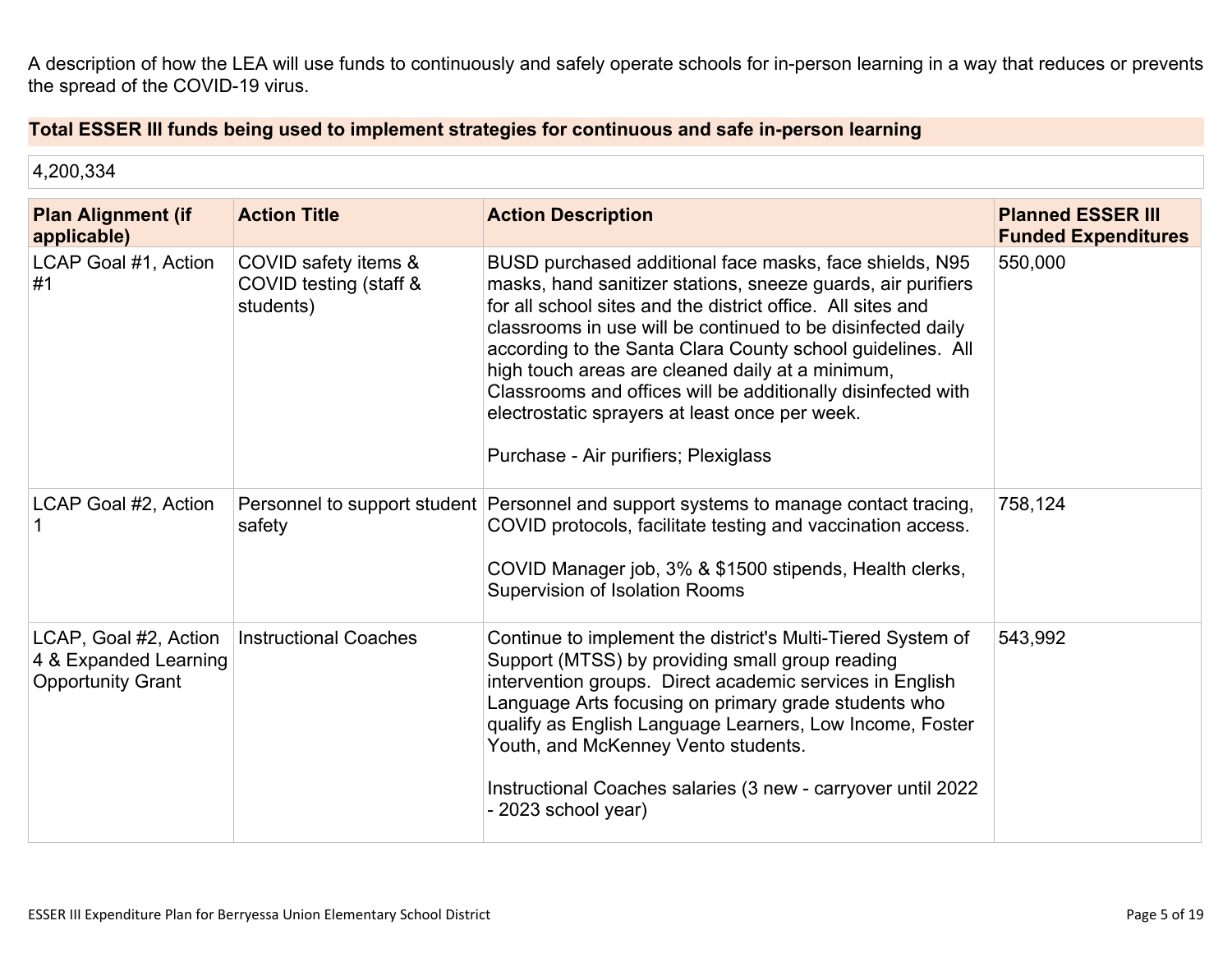| <b>Plan Alignment (if</b><br>applicable)                                      | <b>Action Title</b>                   | <b>Action Description</b>                                                                                                                                                                                                                                                                                                                                                                                                                       | <b>Planned ESSER III</b><br><b>Funded Expenditures</b> |
|-------------------------------------------------------------------------------|---------------------------------------|-------------------------------------------------------------------------------------------------------------------------------------------------------------------------------------------------------------------------------------------------------------------------------------------------------------------------------------------------------------------------------------------------------------------------------------------------|--------------------------------------------------------|
| LCAP Goal #2, Action<br>4 & Expanded Learning Programs<br>Opportunity grant   | <b>Expanded Supplemental</b>          | Provide supplemental programs to support teachers in the<br>classrooms to support Tier 1 instruction. SVEF will offer a<br>math program during the Winter of 2022 for 3rd - 6th grade<br>students who are on the cusp of proficiency.<br>Provide an online platform to support students who are in<br>our Long-term Independent Studies program.<br>Edgenuity, Cambrian (Language Live), Quaver, Smart<br>Music, SVEF After-school math program | 312,335                                                |
| LCAP Goal #2, Action<br>10 & Expanded<br><b>Learning Opportunity</b><br>grant | Technology                            | Continue to provide chromebooks and WiFi for students to<br>use for at-home learning or to participate in our Independent<br>Studies program.<br>Docu-sign, CDWG (computers)                                                                                                                                                                                                                                                                    | 363,096                                                |
|                                                                               | <b>State Unemployment</b><br>increase | SDI insurance increase from .05% to 5%                                                                                                                                                                                                                                                                                                                                                                                                          | 522,725                                                |
| LCAP Goal #2, Action<br>4                                                     | Site supplemental school<br>supplies  | Budget for classrooms to have one to one supplies for all<br>students $(\$2000 \times 13 \text{ sites})$                                                                                                                                                                                                                                                                                                                                        | 26,000                                                 |
| LCAP Goal #2, Action<br>2 & Expanded Learning<br>Opportunity                  | <b>Professional Development</b>       | Continue to provide professional development for our<br>classified and certificated staff to improve Tier 1 instruction<br>and intervention. Dr. Niki Elliott will provide additional<br>trainings on implicit bias for staff.<br>Paraeducator Online training & timesheets<br>Dr. Niki professional development for CCEIS - June 2022<br>Instructional Coaches & teacher training & timesheets<br>(SEAL, AVID, EL, other PD opportunities)     | 204,062                                                |
| LCAP Goal #1, Action<br>4 & Expanded Learning lunch activities<br>Opportunity | SEL programs - Recess &               | Contracts to support staff on campus before, after school,<br>recess, lunch to teach conflict resolution, support community<br>building and SEL practices amongst students in person at<br>elementary schools.                                                                                                                                                                                                                                  | 620,000                                                |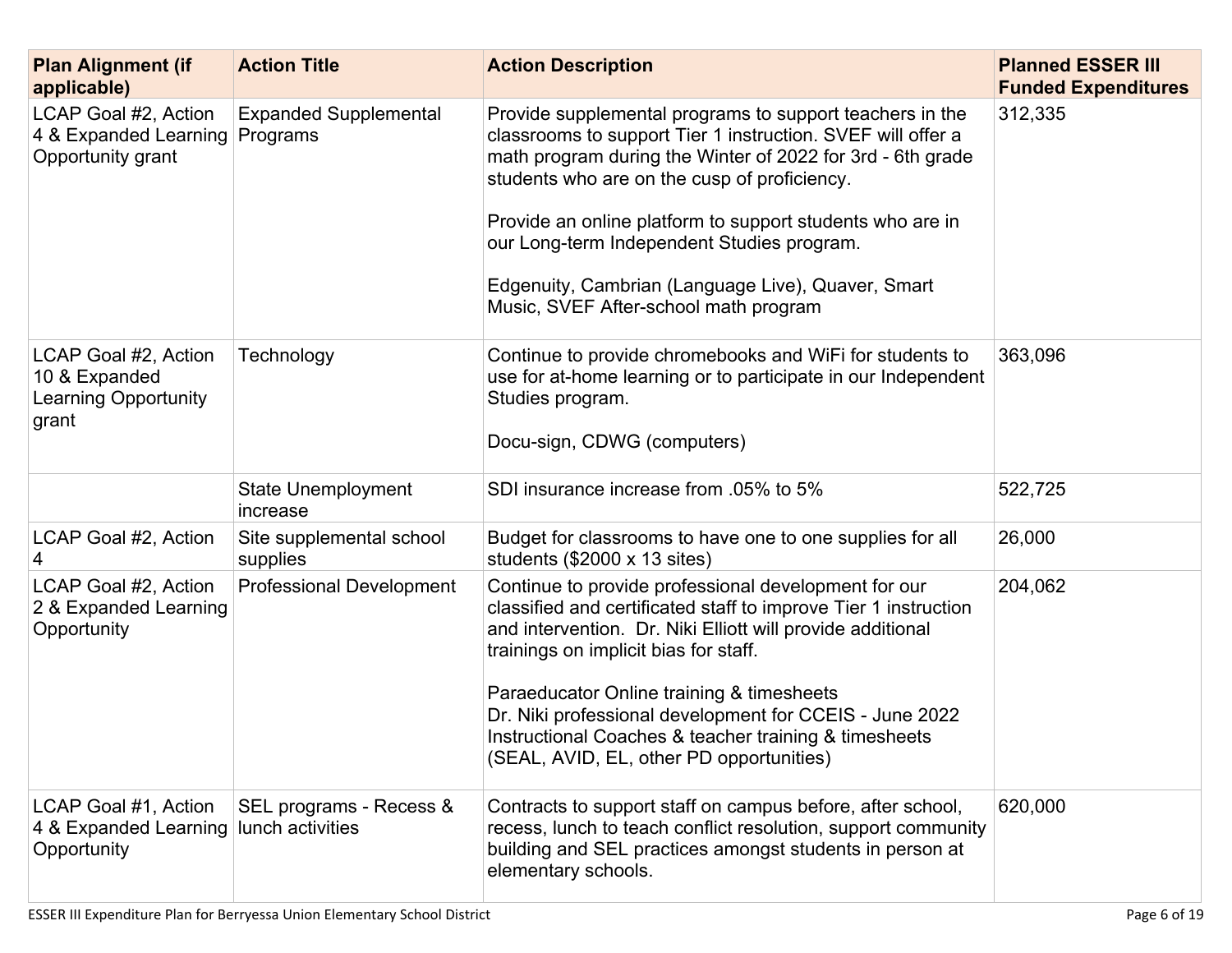| <b>Plan Alignment (if</b><br>applicable)                     | <b>Action Title</b>           | <b>Action Description</b>                                                                                                                                                                                                                                 | <b>Planned ESSER III</b><br><b>Funded Expenditures</b> |
|--------------------------------------------------------------|-------------------------------|-----------------------------------------------------------------------------------------------------------------------------------------------------------------------------------------------------------------------------------------------------------|--------------------------------------------------------|
|                                                              |                               | Sports for Learning contract                                                                                                                                                                                                                              |                                                        |
| LCAP Goal #1, Action<br>4 & Expanded Learning<br>Opportunity | <b>BCBA &amp; MFT support</b> | Increased access to specialists (BCBA & MFT) will develop<br>and foster relationships with students while simultaneously<br>working with students to develop goals and reach their full<br>potential.<br>BCBA & MFT contracts for 2022 - 2023 school year | 300,000                                                |

## **[Addressing the Impact of Lost Instructional Time](#page-17-0)**

A description of how the LEA will use funds to address the academic impact of lost instructional time.

### **Total ESSER III funds being used to address the academic impact of lost instructional time**

1,050,084.00

| <b>Plan Alignment (if</b><br>applicable)                                           | <b>Action Title</b>                                                                     | <b>Action Description</b>                                                                                                                                                                                                                                                                                              | <b>Planned ESSER III</b><br><b>Funded Expenditures</b> |
|------------------------------------------------------------------------------------|-----------------------------------------------------------------------------------------|------------------------------------------------------------------------------------------------------------------------------------------------------------------------------------------------------------------------------------------------------------------------------------------------------------------------|--------------------------------------------------------|
| LCAP Goal #2 -<br>Actions 4 & 7 &<br><b>Expanded Learning</b><br>Opportunity grant | <b>Expanding Instructional</b><br>Learning Time (Intervention<br>& Enrichment programs) | Expand before/after school programs to provide academic<br>and enrichment for TK - 8th grade students focused<br>attention to students who are English Learners, Low Income,<br>Foster Youth, etc.<br>Supplemental Instruction for school sites (\$5000 per site x<br>$13 = $65,000$                                   | 65,000                                                 |
| LCAP Goal #2 - Action<br>5 & Expanded Learning<br>Opportunity grant                | Summer School Offerings                                                                 | Expand summer offerings for the 2021 - 2022 school year.<br>The district will continue to offer our traditional summer<br>school offerings (EL Summer School, Extended School Year<br>- ESY, Elevate Math, & Computer Science Institute (CSI). In<br>addition, the district is looking at providing additional support | 585,084                                                |

ESSER III Expenditure Plan for Berryessa Union Elementary School District **Page 7** of 19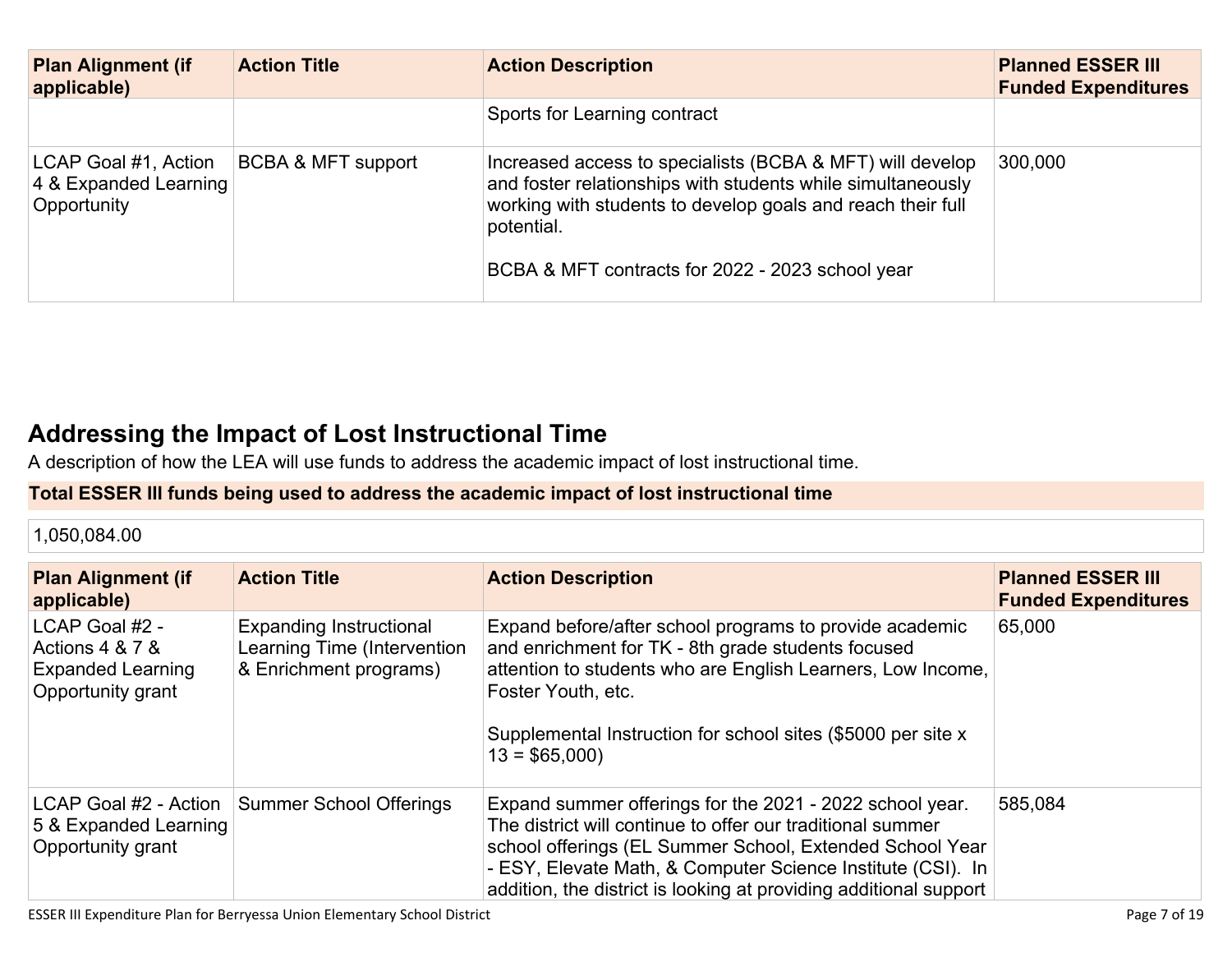| <b>Plan Alignment (if</b><br>applicable)                                                        | <b>Action Title</b> | <b>Action Description</b>                                                                                                                                                                                                                                                                             | <b>Planned ESSER III</b><br><b>Funded Expenditures</b> |
|-------------------------------------------------------------------------------------------------|---------------------|-------------------------------------------------------------------------------------------------------------------------------------------------------------------------------------------------------------------------------------------------------------------------------------------------------|--------------------------------------------------------|
|                                                                                                 |                     | for our Mandarin Immersion program, music programs, and<br>other enrichment activities.                                                                                                                                                                                                               |                                                        |
|                                                                                                 |                     | Elevate Math, CSI, EL Summer School                                                                                                                                                                                                                                                                   |                                                        |
| LCAP Goal #2, Action   YMCA after-school<br>4 & Expanded Learning programs<br>Opportunity grant |                     | Continue to provide after-school opportunities for students at 400,000<br>Northwood Elementary and Sierramont Middle School (2022)<br>- 2023 school year) to support students with their academics<br>and providing enrichment opportunities.<br>YMCA contract - Northwood & Sierramont MS for 2022 - |                                                        |
|                                                                                                 |                     | 2023 school year                                                                                                                                                                                                                                                                                      |                                                        |

## **[Use of Any Remaining Funds](#page-17-1)**

A description of the how the LEA will use any remaining ESSER III funds, as applicable.

### **Total ESSER III funds being used to implement additional actions**

| $\sqrt{30}$                              |                     |                           |                                                        |
|------------------------------------------|---------------------|---------------------------|--------------------------------------------------------|
| <b>Plan Alignment (if</b><br>applicable) | <b>Action Title</b> | <b>Action Description</b> | <b>Planned ESSER III</b><br><b>Funded Expenditures</b> |
|                                          |                     |                           |                                                        |

# **[Ensuring Interventions are Addressing Student Needs](#page-17-2)**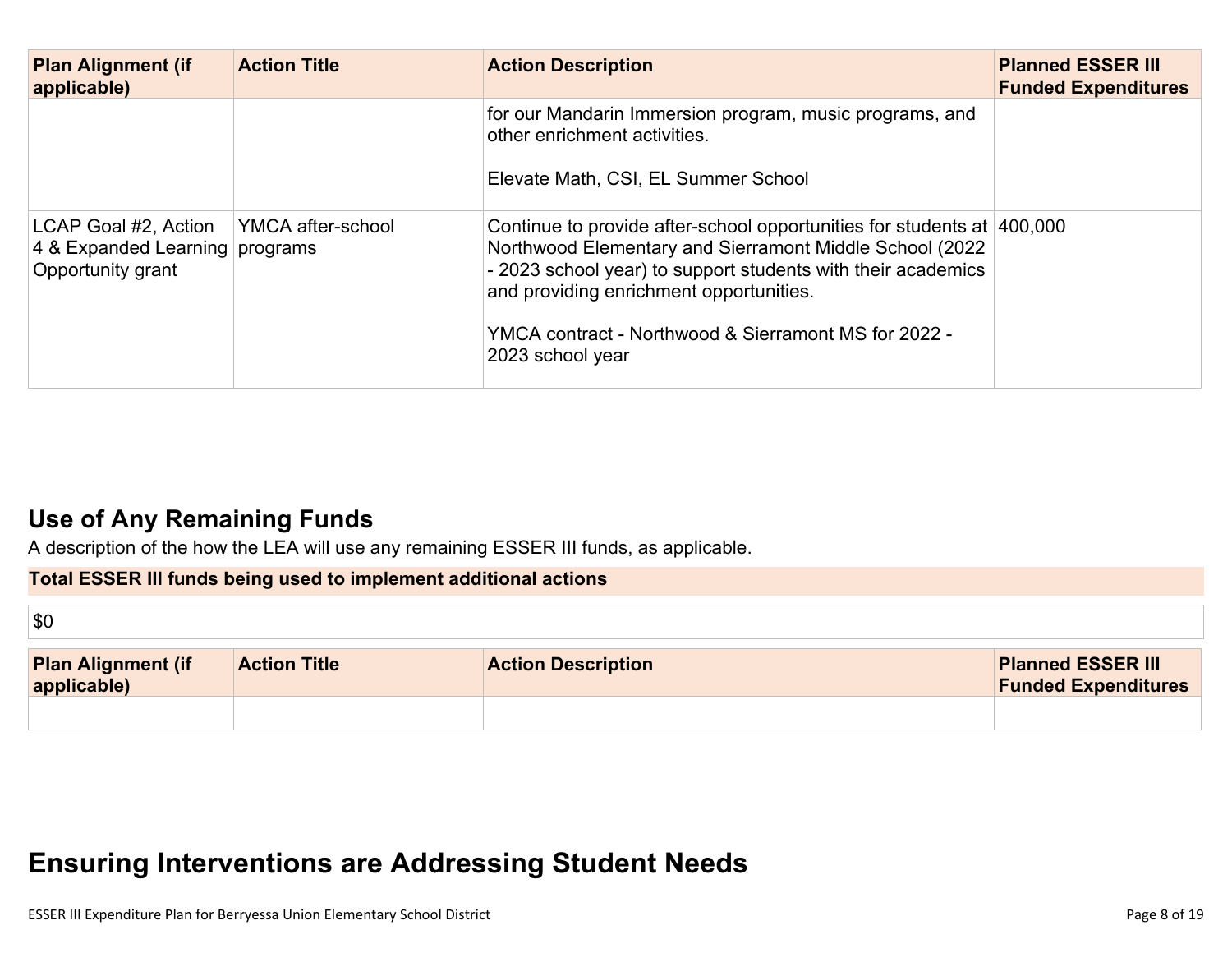The LEA is required to ensure its interventions will respond to the academic, social, emotional, and mental health needs of all students, and particularly those students most impacted by the COVID–19 pandemic. The following is the LEA's plan for ensuring that the actions and expenditures in the plan are addressing the identified academic, social, emotional, and mental health needs of its students, and particularly those students most impacted by the COVID–19 pandemic.

| <b>Action Title(s)</b>                                                                                                                                                                                                                                                                       | <b>How Progress will be Monitored</b>                                                                                                                                                                                                                                                                                                                                                                                                                                                                                                                                                                                                                                                                                 | <b>Frequency of Progress Monitoring</b>                                  |
|----------------------------------------------------------------------------------------------------------------------------------------------------------------------------------------------------------------------------------------------------------------------------------------------|-----------------------------------------------------------------------------------------------------------------------------------------------------------------------------------------------------------------------------------------------------------------------------------------------------------------------------------------------------------------------------------------------------------------------------------------------------------------------------------------------------------------------------------------------------------------------------------------------------------------------------------------------------------------------------------------------------------------------|--------------------------------------------------------------------------|
| Monitoring actions to<br>address learning loss<br>$\star$<br><b>Instructional Coaches</b><br>* Professional Development<br>focused on Tier 2 supports<br><b>Professional Development</b><br>focused on Implicit Bias (Dr.<br>Niki Elliott)<br>BCBA & MFT support for<br>students who qualify | Data is collected and reviewed by school site<br>personnel and district office personnel on an<br>ongoing basis for the following programs:<br>Elementary classroom teachers will administer<br>benchmark assessments (Fountas & Pinnell,<br>Benchmark Advance, and ) up to four times per<br>year. Based off of these test results,<br>schools/district will offer academic interventions<br>in the critical areas of English Language Arts<br>and Mathematics as an accelerated learning<br>approach to support all subject areas.<br>Elementary schools will have access to<br>instructional coaches to provide early literacy<br>interventions.<br>Professional Development sessions will be                      | Quarterly or as needed - Up to 4 times a year (benchmark<br>assessments) |
|                                                                                                                                                                                                                                                                                              | focused on understanding the assessment<br>results and informing next steps for teachers -<br>small group instruction and supporting<br>struggling students. These PD sessions will<br>happen on a monthly or every other month<br>basis. Principals will be monitoring the<br>effectiveness of these PD sessions by doing<br>walk throughs of their classrooms and collecting<br>data from their teaches.<br>Additional Professional Development based on<br>Dr. Niki Elliot's implicit bias focus. Pre & post<br>surveys are administered before/after each of<br>the sessions. Monthly follow-up sessions with<br>Dr. Nikki's staff are also provided for staff to<br>continue their work on this important topic. |                                                                          |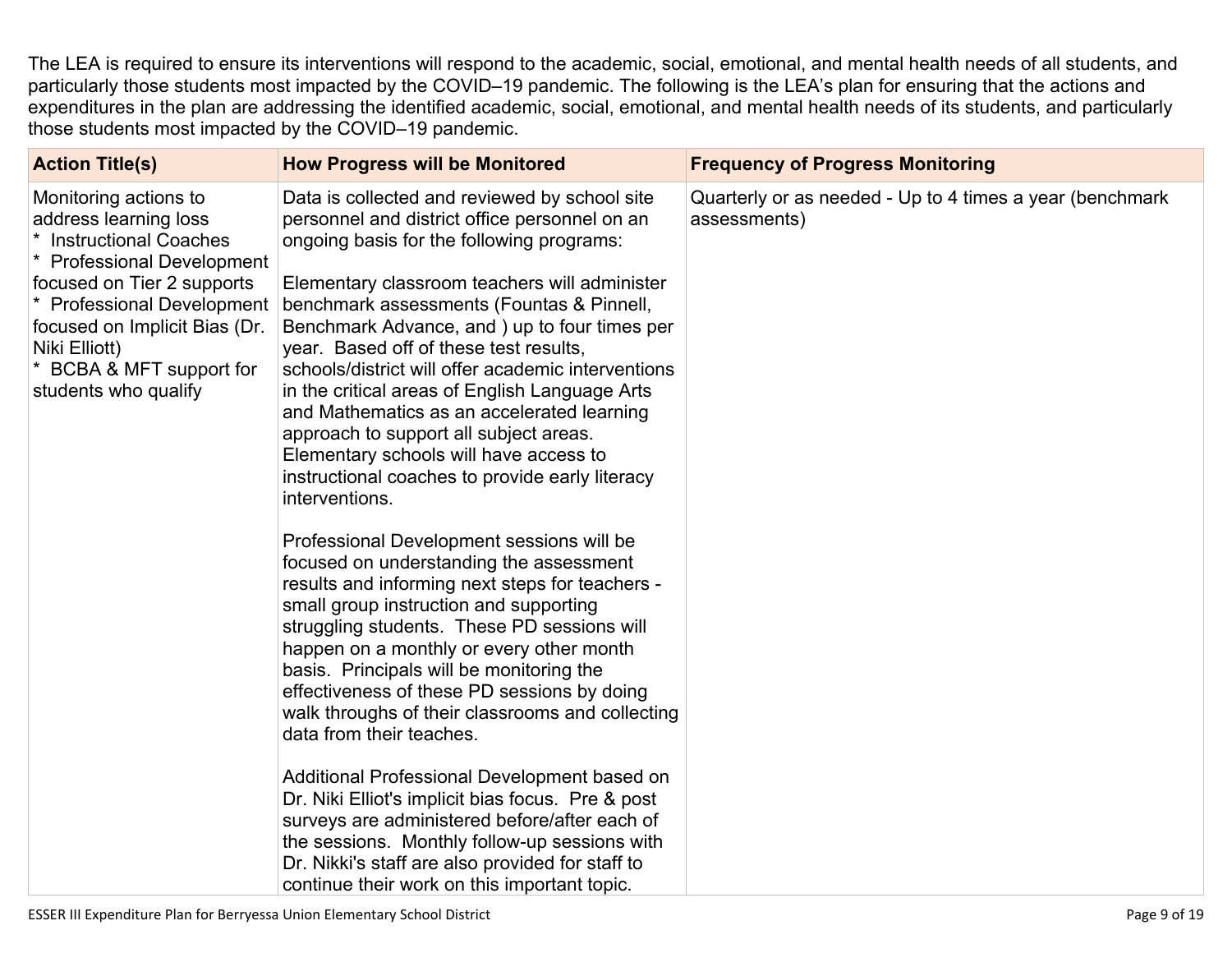| <b>Action Title(s)</b>                                                                                                                                                                                             | <b>How Progress will be Monitored</b>                                                                                                                                                                                                                                                                                                                                                                                                                                                                                                                                                                                                                                                                                                                                                                                             | <b>Frequency of Progress Monitoring</b>                                                                                                                             |
|--------------------------------------------------------------------------------------------------------------------------------------------------------------------------------------------------------------------|-----------------------------------------------------------------------------------------------------------------------------------------------------------------------------------------------------------------------------------------------------------------------------------------------------------------------------------------------------------------------------------------------------------------------------------------------------------------------------------------------------------------------------------------------------------------------------------------------------------------------------------------------------------------------------------------------------------------------------------------------------------------------------------------------------------------------------------|---------------------------------------------------------------------------------------------------------------------------------------------------------------------|
|                                                                                                                                                                                                                    | Monitoring our students' mental health wellness<br>and their access to services in order to address<br>their social-emotional, mental health barriers in<br>order to access their academic intervention is<br>another focus area for the district. The district<br>will continue to hold Student Study Team (SST)<br>meetings to discuss students that they are<br>concerned about. The SST team consists of<br>the school principal, referring teacher, parent,<br>and other support personnel. This team meets<br>frequently to review referrals and connect<br>students and families to counseling and other<br>health/wellness services. Students who have<br>an IEP with counseling supports will be offered<br>the BCBA and MFT support. These staff<br>members collect data ongoing basis.                                 |                                                                                                                                                                     |
| Monitoring actions to support<br>a safe return to in-person<br>instruction and continuity of<br>learning.<br>* COVID safety items &<br>COVID testing (staff<br>students)<br>Personnel to support<br>student safety | The district has created a Tiered re-<br>engagement plan focusing on supporting<br>students who are absent for three days during<br>the week and more importantly, to prevent this<br>pattern of absences for any students. This<br>focus area is for both our students in person &<br>who are working through the Independent<br>Studies platform. The following will take place<br>to help students safe return to school:<br>Tier 1 - Initiate communication with<br>families/students: early re-engagement for all<br>students (3 - 5 absences), attendance collected<br>by teacher, outreach to verify absences by<br>office staff<br>Tier 2 - Initiate Re-engagement with<br>Families/students (5 - 7 students) Outreach<br>from the classroom teacher/school site staff to<br>families for students who miss multiple days | Tiered re-engagement occurs once a student has 3 absences<br>(in-person or Independent Studies).<br>COVID testing is available for all staff/students twice a week. |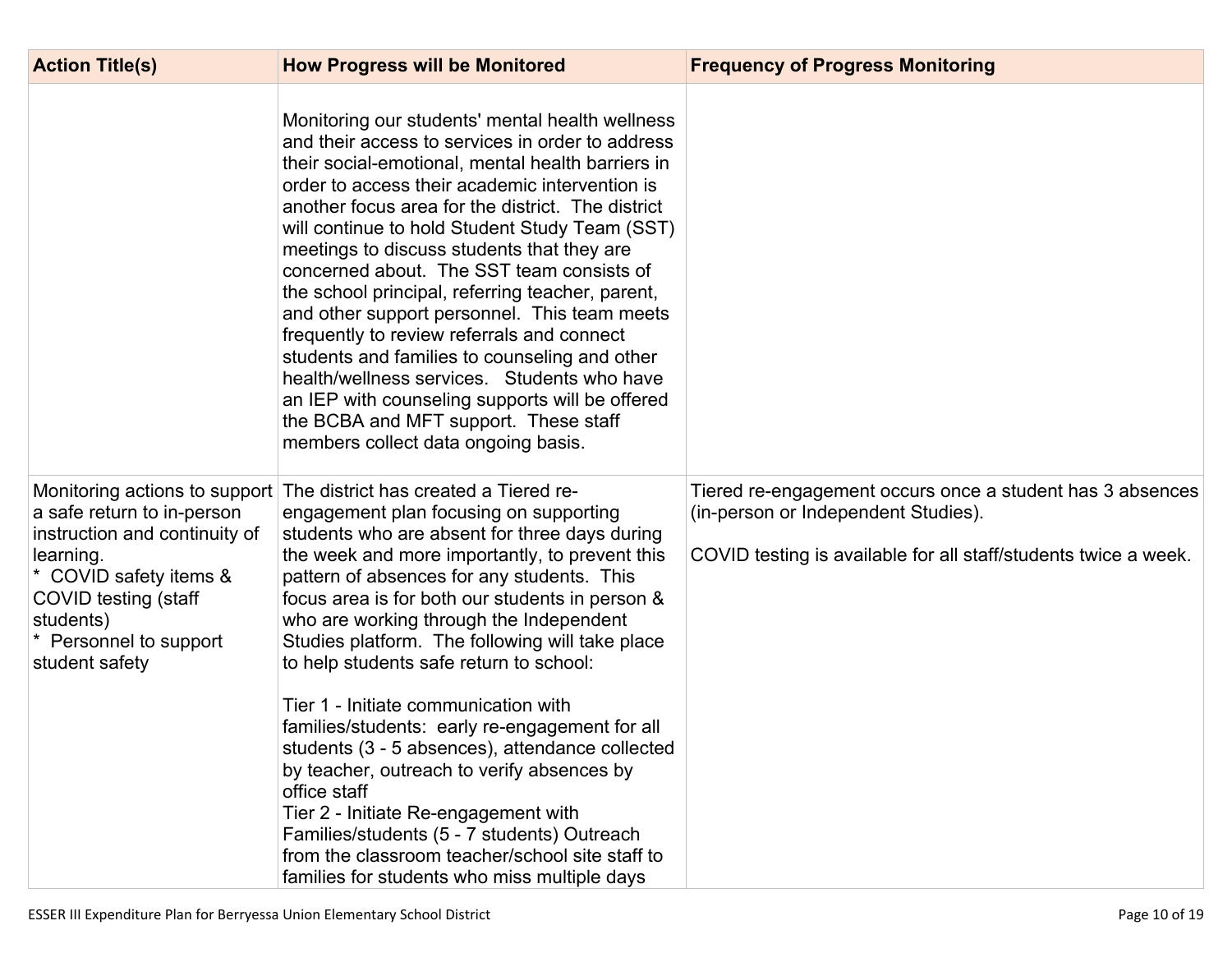| <b>Action Title(s)</b>                                                                                                                                                                                                                                                                                                                                                            | <b>How Progress will be Monitored</b>                                                                                                                                                                                                                                                                                                                                                                                                                                                                                                                                                                                                                  | <b>Frequency of Progress Monitoring</b>      |
|-----------------------------------------------------------------------------------------------------------------------------------------------------------------------------------------------------------------------------------------------------------------------------------------------------------------------------------------------------------------------------------|--------------------------------------------------------------------------------------------------------------------------------------------------------------------------------------------------------------------------------------------------------------------------------------------------------------------------------------------------------------------------------------------------------------------------------------------------------------------------------------------------------------------------------------------------------------------------------------------------------------------------------------------------------|----------------------------------------------|
|                                                                                                                                                                                                                                                                                                                                                                                   | from school. Refer to SST team, School Social<br>Worker, etc.<br>Tier 3 - Initiate Re-Engagement Interventions (7)<br>- 10 absences); Referral to Student Attendance<br>Review Board (SARB) for truancy<br>COVID testing is offered to all students & staff 2<br>times a week at their school site or at the district<br>office.<br>The COVID manager reviews COVID data on<br>an ongoing basis and works collaboratively with<br>the school site principals to follow correct<br>protocols in order to keep students/staff safe.                                                                                                                      |                                              |
| Monitoring actions to<br>address supplemental<br>programs<br>$\star$<br>SVEF - after-school Math<br>program<br>Technology programs to<br>support our students<br>including our Independent<br><b>Studies students</b><br>Supplemental school<br>supplies<br>Expanding summer school<br>offerings<br>SEL programs during<br>recess and lunch time<br>YMCA after-school<br>programs | Additional programs & supplies will be<br>implemented to help support students'<br>academic achievement. Once again, pre-tests<br>are administered for the SVEF programs (after-<br>school & summer programs) & benchmark<br>assessments are used to review the<br>effectiveness of any after-school supplemental<br>tutoring programs.<br>Student discipline referrals & other SEL surveys<br>are reviewed when reviewing additional SEL<br>programs.<br>Parent surveys are reviewed to understand the<br>need for after-school programs. Northwood<br>Elementary & Sierramont Middle School have<br>not had after-school programs for several years. | Quarterly benchmark assessments are reviewed |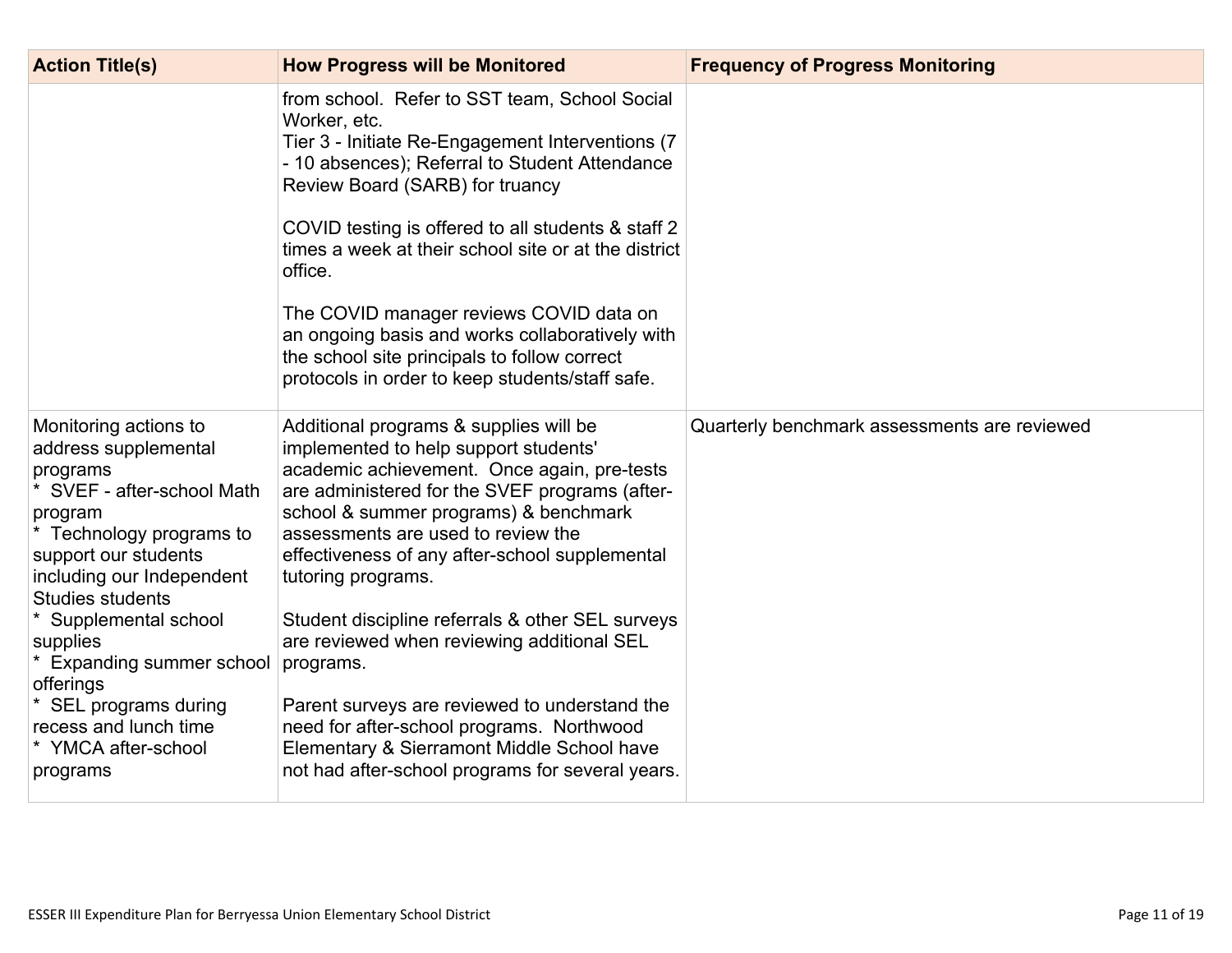# **ESSER III Expenditure Plan Instructions**

#### **Introduction**

School districts, county offices of education (COEs), or charter schools, collectively known as local educational agencies (LEAs), that receive Elementary and Secondary School Emergency Relief (ESSER) funds under the American Rescue Plan (ARP) Act, referred to as ESSER III funds, are required to develop a plan for how they will use ESSER III funds to, at a minimum, address students' academic, social, emotional, and mental health needs, as well as the opportunity gaps that existed before, and were exacerbated by, the COVID-19 pandemic.

The plan must be adopted by the local governing board or body of the LEA at a public meeting on or before October 29, 2021 and must be submitted for review and approval within five days of adoption. A school district must submit its ESSER III Expenditure Plan to its COE for review and approval; a COE must submit its plan to the California Department of Education for review and approval. A charter school must submit its plan to its chartering authority for review and to the COE of the county in which the charter school operates for review and approval.

In addition, consistent with the requirements of the ARP, Volume 86, *Federal Register*, page 21201, April 22, 2021, the ESSER III Expenditure Plan must be:

- Written in an understandable and uniform format;
- Written in a language that parents can understand, to the extent practicable;
	- $\circ$  If it is not practicable to provide written translations to a parent with limited English proficiency, the plan must be orally translated for parents
- Provided in an alternative format to a parent who is an individual with a disability as defined by the Americans with Disabilities Act, upon request; and
- Be made publicly available on the LEA's website.

For additional information regarding ESSER III funding please see the ARP Act Funding web page at <https://www.cde.ca.gov/fg/cr/arpact.asp>.

*For technical assistance related to the completion of the ESSER III Expenditure Plan, please contact [EDReliefFunds@cde.ca.gov](mailto:EDReliefFunds@cde.ca.gov).* 

#### **Fiscal Requirements**

- The LEA must use at least 20 percent (20%) of its ESSER III apportionment for expenditures related to addressing the academic impact of lost instructional time through the implementation of evidence-based interventions, such as summer learning or summer enrichment, extended day, comprehensive afterschool programs, or extended school year programs.
	- o For purposes of this requirement, "evidence-based interventions" include practices or programs that have **evidence** to show that they are effective at producing results and improving outcomes when implemented. This kind of evidence has generally been produced through formal studies and research. There are four tiers, or levels, of evidence:

ESSER III Expenditure Plan for Berryessa Union Elementary School District **Page 12** of 19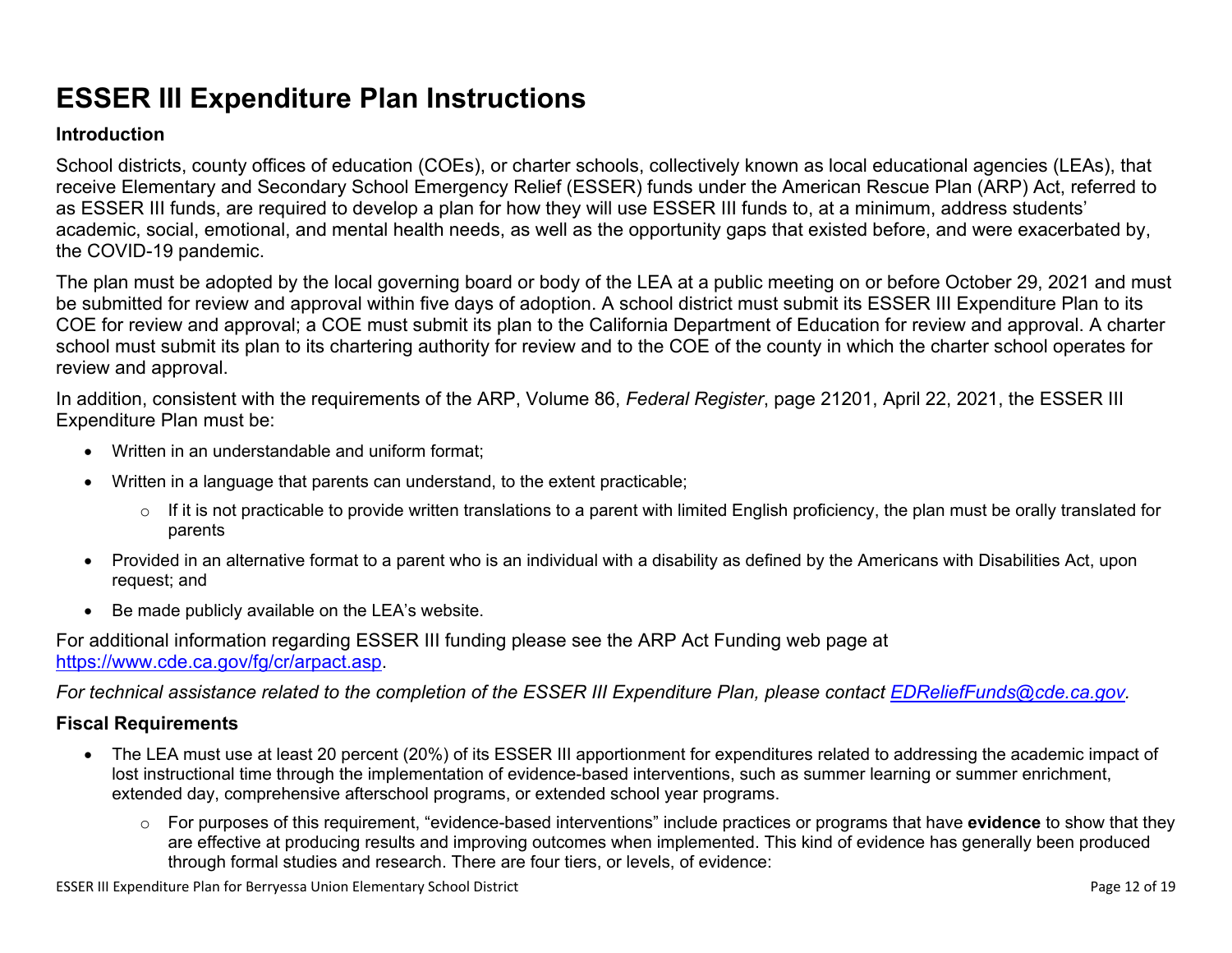- **Tier 1 Strong Evidence**: the effectiveness of the practices or programs is supported by one or more well-designed and wellimplemented randomized control experimental studies.
- **Tier 2 Moderate Evidence**: the effectiveness of the practices or programs is supported by one or more well-designed and wellimplemented quasi-experimental studies.
- Tier 3 Promising Evidence: the effectiveness of the practices or programs is supported by one or more well-designed and wellimplemented correlational studies (with statistical controls for selection bias).
- **EXTIET 4 Demonstrates a Rationale**: practices that have a well-defined logic model or theory of action, are supported by research, and have some effort underway by a State Educational Agency, LEA, or outside research organization to determine their effectiveness.
- o **For additional information please see the Evidence-Based Interventions Under the ESSA web page at**  <https://www.cde.ca.gov/re/es/evidence.asp>**.**
- The LEA must use the remaining ESSER III funds consistent with section 2001(e)(2) of the ARP Act, including for:
	- $\circ$  Any activity authorized by the Elementary and Secondary Education Act (ESEA) of 1965;
	- $\circ$  Any activity authorized by the Individuals with Disabilities Education Act (IDEA);
	- o Any activity authorized by the Adult Education and Family Literacy Act;
	- $\circ$  Any activity authorized by the Carl D. Perkins Career and Technical Education Act of 2006;
	- $\circ$  Coordination of preparedness and response efforts of LEAs with State, local, Tribal, and territorial public health departments, and other relevant agencies, to improve coordinated responses among such entities to prevent, prepare for, and respond to COVID-19;
	- $\circ$  Activities to address the unique needs of low-income students, students with disabilities, English learners, racial and ethnic minorities, homeless students, and foster youth, including how outreach and service delivery will meet the needs of each population;
	- o Developing and implementing procedures and systems to improve the preparedness and response efforts of LEAs;
	- $\circ$  Training and professional development for staff of the LEA on sanitation and minimizing the spread of infectious diseases;
	- $\circ$  Purchasing supplies to sanitize and clean the facilities of an LEA, including buildings operated by such agency;
	- $\circ$  Planning for, coordinating, and implementing activities during long-term closures, including providing meals to eligible students, providing technology for online learning to all students, providing guidance for carrying out requirements under IDEA, and ensuring other educational services can continue to be provided consistent with all Federal, State, and local requirements;
	- $\circ$  Purchasing education technology (including hardware, software, and connectivity) for students who are served by the LEA that aids in regular and substantive educational interaction between students and their classroom instructors, including low-income students and children with disabilities, which may include assistive technology or adaptive equipment;
	- $\circ$  Providing mental health services and supports, including through the implementation of evidence-based full-service community schools;
	- o Planning and implementing activities related to summer learning and supplemental after school programs, including providing classroom instruction or online learning during the summer months and addressing the needs of underserved students;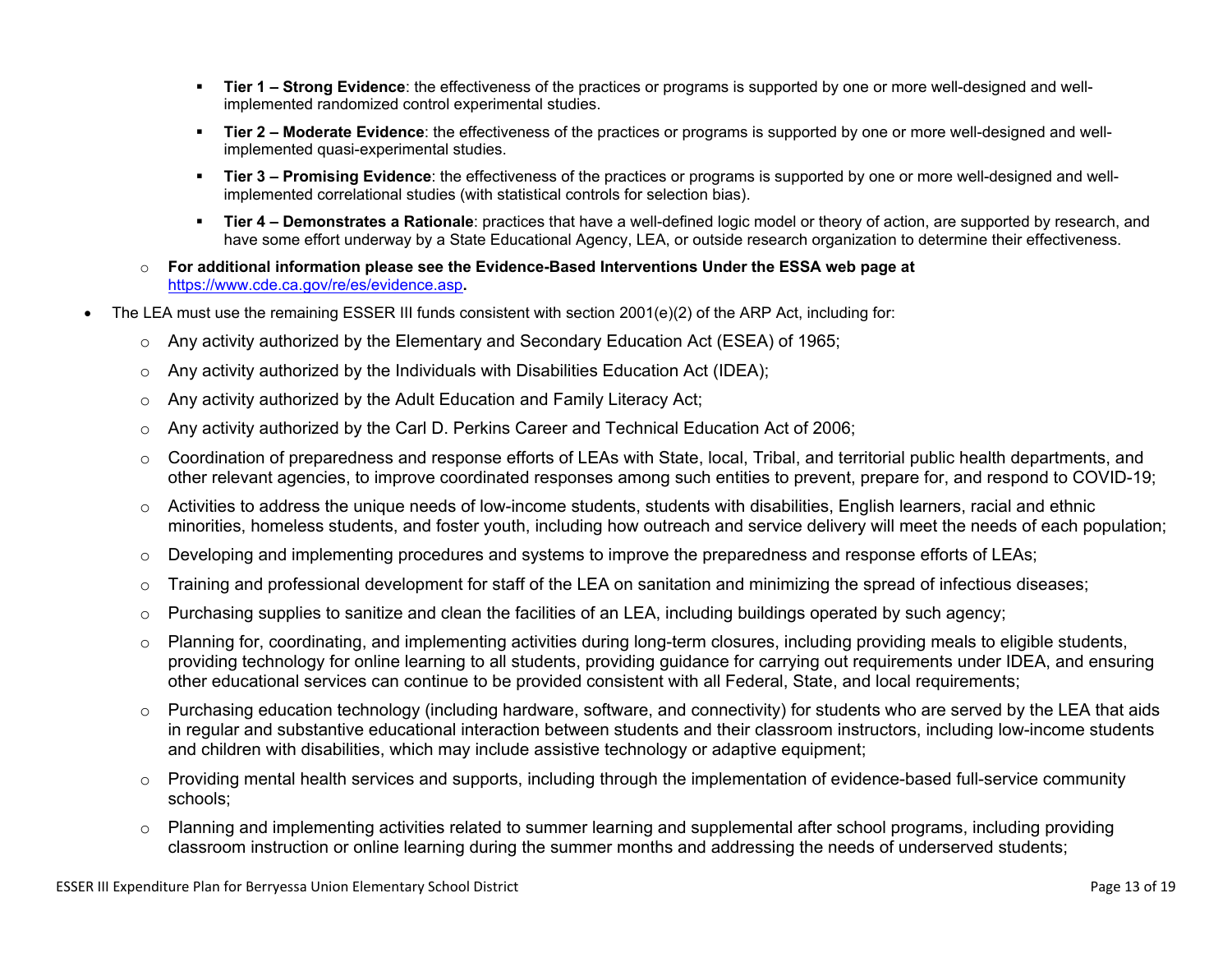- $\circ$  Addressing learning loss among students, including underserved students, by:
	- Administering and using high-quality assessments that are valid and reliable, to accurately assess students' academic progress and assist educators in meeting students' academic needs, including through differentiated instruction,
	- **•** Implementing evidence-based activities to meet the comprehensive needs of students,
	- Providing information and assistance to parents and families of how they can effectively support students, including in a distance learning environment, and
	- Tracking student attendance and improving student engagement in distance education;

**Note:** A definition of "underserved students" is provided in the Community Engagement section of the instructions.

- o School facility repairs and improvements to enable operation of schools to reduce risks of virus transmission and exposure to environmental health hazards, and to support student health needs;
- $\circ$  Inspection, testing, maintenance, repair, replacement, and upgrade projects to improve the indoor air quality in school facilities, including mechanical and nonmechanical heating, ventilation, and air conditioning systems, filtering, purification and other air cleaning, fans, control systems, and window and door replacement;
- $\circ$  Developing strategies and implementing public health protocols including, to the greatest extent practicable, policies in line with guidance from the Centers for Disease Control and Prevention (CDC) for the reopening and operation of school facilities to effectively maintain the health and safety of students, educators, and other staff;
- $\circ$  Other activities that are necessary to maintain the operation of and continuity of services in LEAs and continuing to employ existing staff of the LEA.

#### <span id="page-13-0"></span>**Other LEA Plans Referenced in this Plan**

In developing the plan, the LEA has flexibility to include community input and/or actions included in other planning documents, such as the Local Control and Accountability Plan (LCAP) and/or the Expanded Learning Opportunities (ELO) Grant Plan, provided that the input and/or actions address the requirements of the ESSER III Expenditure Plan.

An LEA that chooses to utilize community input and/or actions from other planning documents must provide the name of the plan(s) referenced by the LEA and a description of where the plan(s) may be accessed by the public (such as a link to a web page or the street address of where the plan(s) are available) in the table. The LEA may add or delete rows from the table as necessary.

An LEA that chooses not to utilize community input and/or actions from other planning documents may provide a response of "Not Applicable" in the table.

#### <span id="page-13-1"></span>**Summary of Expenditures**

The Summary of Expenditures table provides an overview of the ESSER III funding received by the LEA and how the LEA plans to use its ESSER III funds to support the strategies and interventions being implemented by the LEA.

#### **Instructions**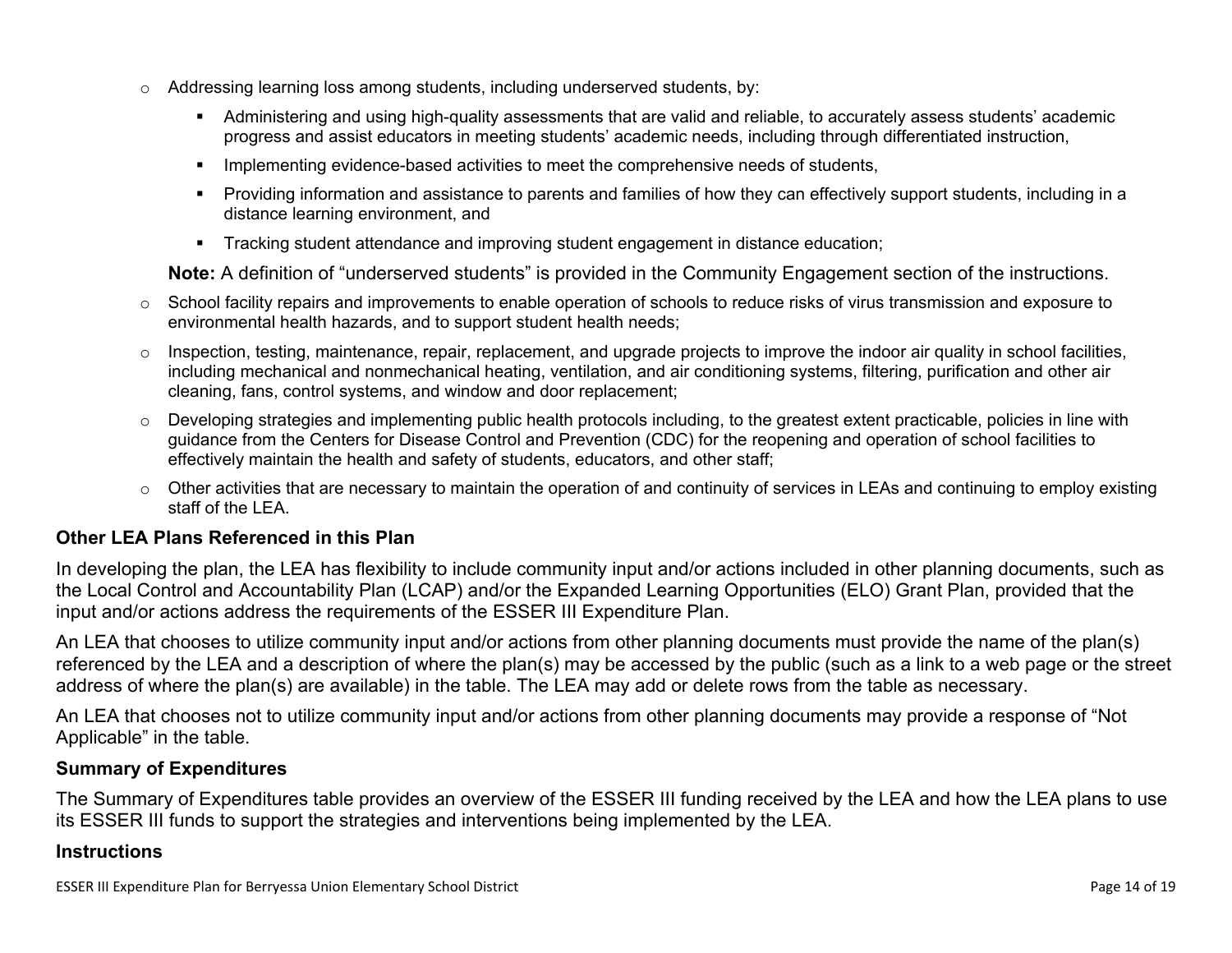For the 'Total ESSER III funds received by the LEA,' provide the total amount of ESSER III funds received by the LEA.

In the Total Planned ESSER III Expenditures column of the table, provide the amount of ESSER III funds being used to implement the actions identified in the applicable plan sections.

For the 'Total ESSER III funds included in this plan,' provide the total amount of ESSER III funds being used to implement actions in the plan.

#### <span id="page-14-0"></span>**Community Engagement**

#### **Purpose and Requirements**

An LEA's decisions about how to use its ESSER III funds will directly impact the students, families, and the local community, and thus the LEA's plan must be tailored to the specific needs faced by students and schools. These community members will have significant insight into what prevention and mitigation strategies should be pursued to keep students and staff safe, as well as how the various COVID–19 prevention and mitigation strategies impact teaching, learning, and day-to-day school experiences.

An LEA must engage in meaningful consultation with the following community members, as applicable to the LEA:

- Students:
- Families, including families that speak languages other than English;
- School and district administrators, including special education administrators;
- Teachers, principals, school leaders, other educators, school staff, and local bargaining units, as applicable.

"Meaningful consultation" with the community includes considering the perspectives and insights of each of the required community members in identifying the unique needs of the LEA, especially related to the effects of the COVID-19 pandemic. Comprehensive strategic planning will utilize these perspectives and insights to determine the most effective strategies and interventions to address these needs through the programs and services the LEA implements with its ESSER III funds.

Additionally, an LEA must engage in meaningful consultation with the following groups to the extent that they are present or served in the LEA:

- Tribes:
- Civil rights organizations, including disability rights organizations (e.g. the American Association of People with Disabilities, the American Civil Liberties Union, National Association for the Advancement of Colored People, etc.); and
- Individuals or advocates representing the interests of children with disabilities, English learners, homeless students, foster youth, migratory students, children who are incarcerated, and other underserved students.
	- o For purposes of this requirement "underserved students" include:
		- Students who are low-income: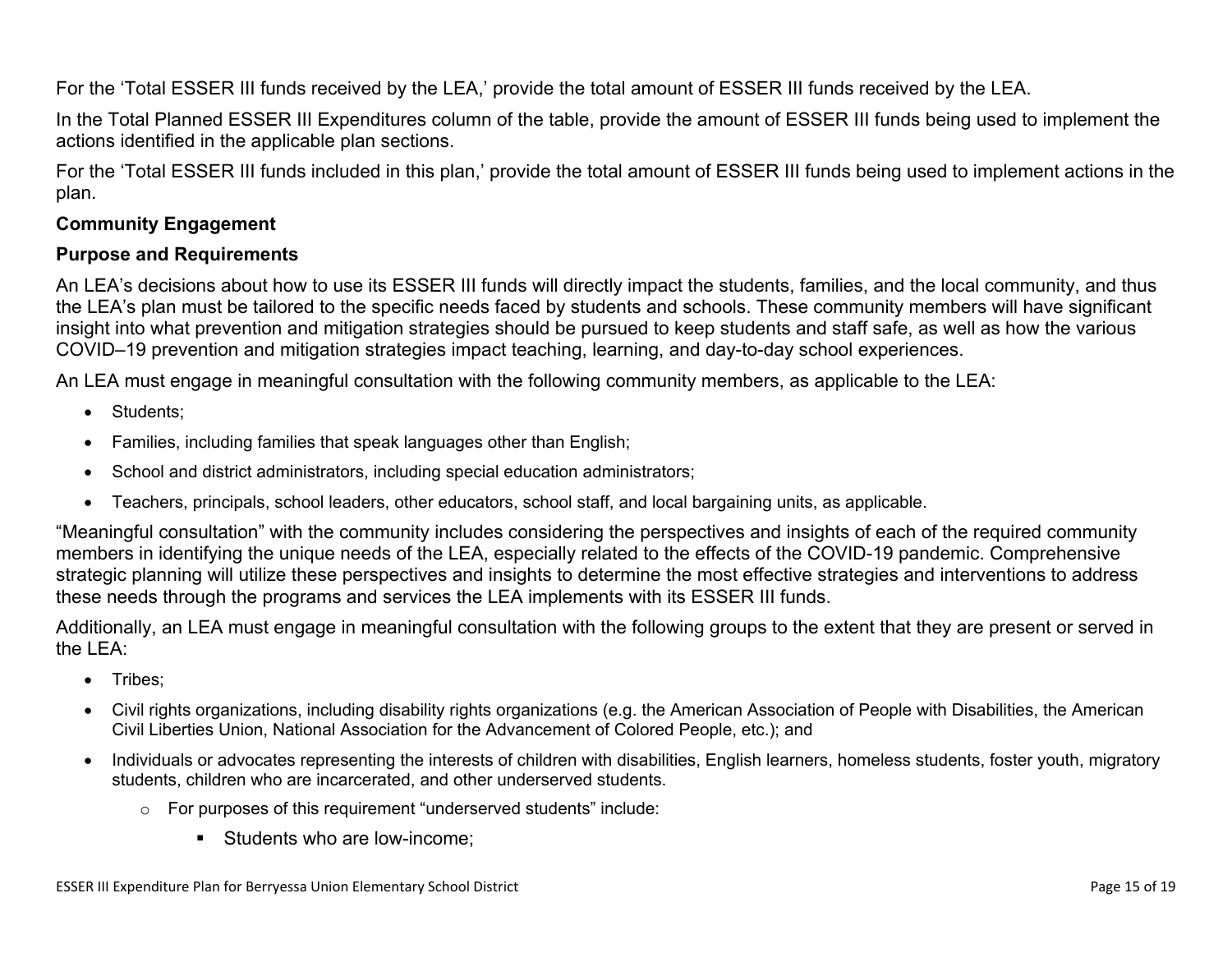- **EXEC** Students who are English learners;
- Students of color:
- **EXECUTE:** Students who are foster youth;
- **E** Homeless students;
- Students with disabilities: and
- Migratory students.

LEAs are also encouraged to engage with community partners, expanded learning providers, and other community organizations in developing the plan.

Information and resources that support effective community engagement may be found under *Resources* on the following web page of the CDE's website: <https://www.cde.ca.gov/re/lc>.

#### **Instructions**

In responding to the following prompts, the LEA may reference or include input provided by community members during the development of existing plans, including the LCAP and/or the ELO Grant Plan, to the extent that the input is applicable to the requirements of the ESSER III Expenditure Plan. Descriptions provided should include sufficient detail yet be sufficiently succinct to promote a broad understanding among the LEA's local community.

#### **A description of the efforts made by the LEA to meaningfully consult with its required community members and the opportunities provided by the LEA for public input in the development of the plan.**

A sufficient response to this prompt will describe how the LEA sought to meaningfully consult with its required community members in the development of the plan, how the LEA promoted the opportunities for community engagement, and the opportunities that the LEA provided for input from the public at large into the development of the plan.

As noted above, a description of "meaningful consultation" with the community will include an explanation of how the LEA has considered the perspectives and insights of each of the required community members in identifying the unique needs of the LEA, especially related to the effects of the COVID-19 pandemic.

### **A description of the how the development of the plan was influenced by community input.**

A sufficient response to this prompt will provide clear, specific information about how input from community members and the public at large was considered in the development of the LEA's plan for its use of ESSER III funds. This response must describe aspects of the ESSER III Expenditure Plan that were influenced by or developed in response to input from community members.

- For the purposes of this prompt, "aspects" may include:
	- Prevention and mitigation strategies to continuously and safely operate schools for in-person learning;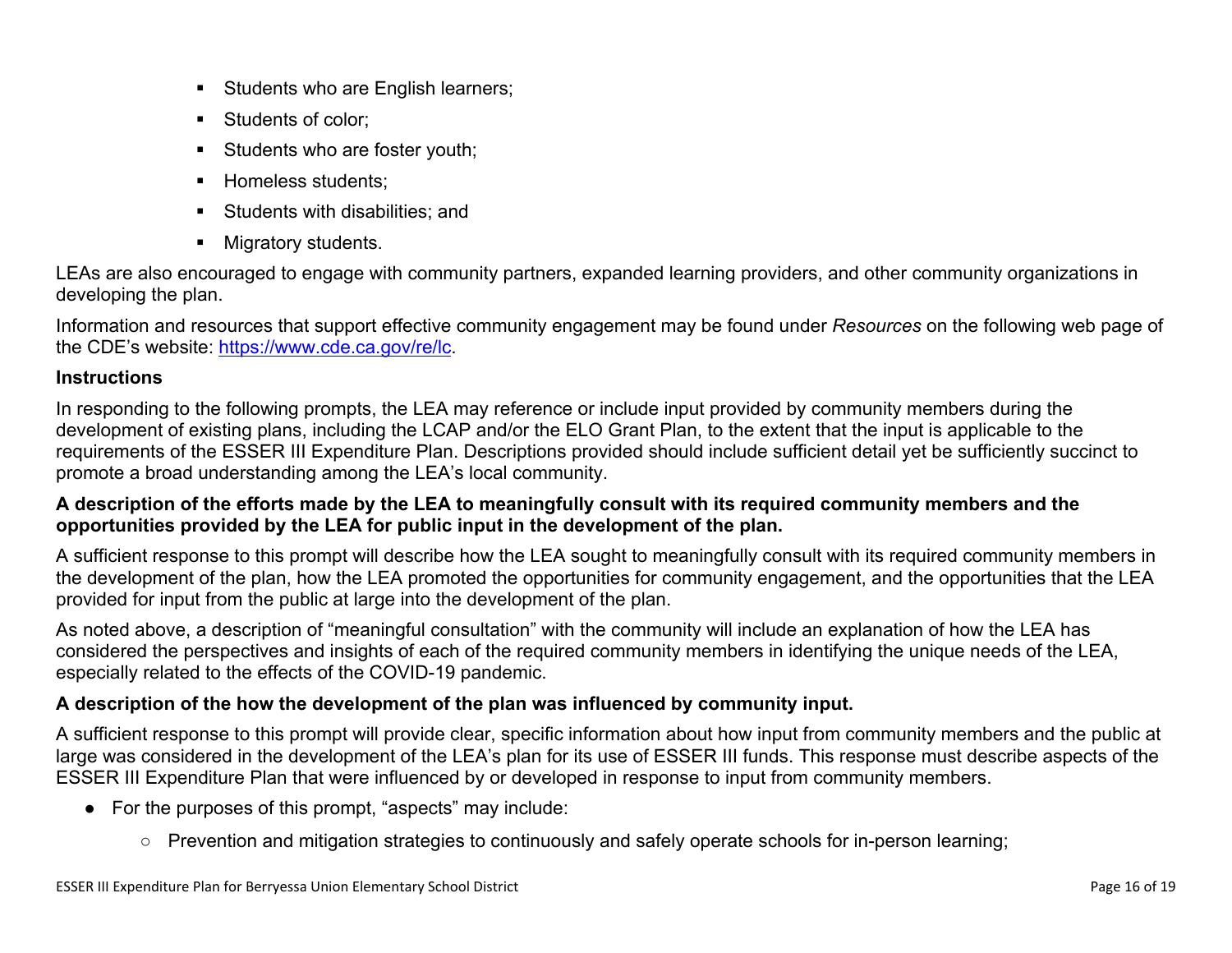- Strategies to address the academic impact of lost instructional time through implementation of evidence-based interventions (e.g. summer learning or summer enrichment, extended day, comprehensive afterschool programs, or extended school year programs);
- Any other strategies or activities implemented with the LEA's ESSER III fund apportionment consistent with section 2001(e)(2) of the ARP Act; and
- Progress monitoring to ensure interventions address the academic, social, emotional, and mental health needs for all students, especially those students disproportionately impacted by COVID-19

For additional information and guidance, please see the U.S. Department of Education's Roadmap to Reopening Safely and Meeting All Students' Needs Document, available here: [https://www2.ed.gov/documents/coronavirus/reopening-2.pdf.](https://www2.ed.gov/documents/coronavirus/reopening-2.pdf)

#### <span id="page-16-0"></span>**Planned Actions and Expenditures**

#### **Purpose and Requirements**

As noted in the Introduction, an LEA receiving ESSER III funds is required to develop a plan to use its ESSER III funds to, at a minimum, address students' academic, social, emotional, and mental health needs, as well as the opportunity gaps that existed before, and were exacerbated by, the COVID-19 pandemic.

#### **Instructions**

An LEA has the flexibility to include actions described in existing plans, including the LCAP and/or ELO Grant Plan, to the extent that the action(s) address the requirements of the ESSER III Expenditure Plan. When including action(s) from other plans, the LEA must describe how the action(s) included in the ESSER III Expenditure Plan supplement the work described in the plan being referenced. The LEA must specify the amount of ESSER III funds that it intends to use to implement the action(s); these ESSER III funds must be in addition to any funding for those action(s) already included in the plan(s) referenced by the LEA. Descriptions of actions provided should include sufficient detail yet be sufficiently succinct to promote a broad understanding among the LEA's local community.

#### <span id="page-16-1"></span>**Strategies for Continuous and Safe In-Person Learning**

Provide the total amount of funds being used to implement actions related to Continuous and Safe In-Person Learning, then complete the table as follows:

- If the action(s) are included in another plan, identify the plan and provide the applicable goal and/or action number from the plan. If the action(s) are not included in another plan, write "N/A".
- Provide a short title for the action(s).
- Provide a description of the action(s) the LEA will implement using ESSER III funds for prevention and mitigation strategies that are, to the greatest extent practicable, in line with the most recent CDC guidance, in order to continuously and safely operate schools for in-person learning.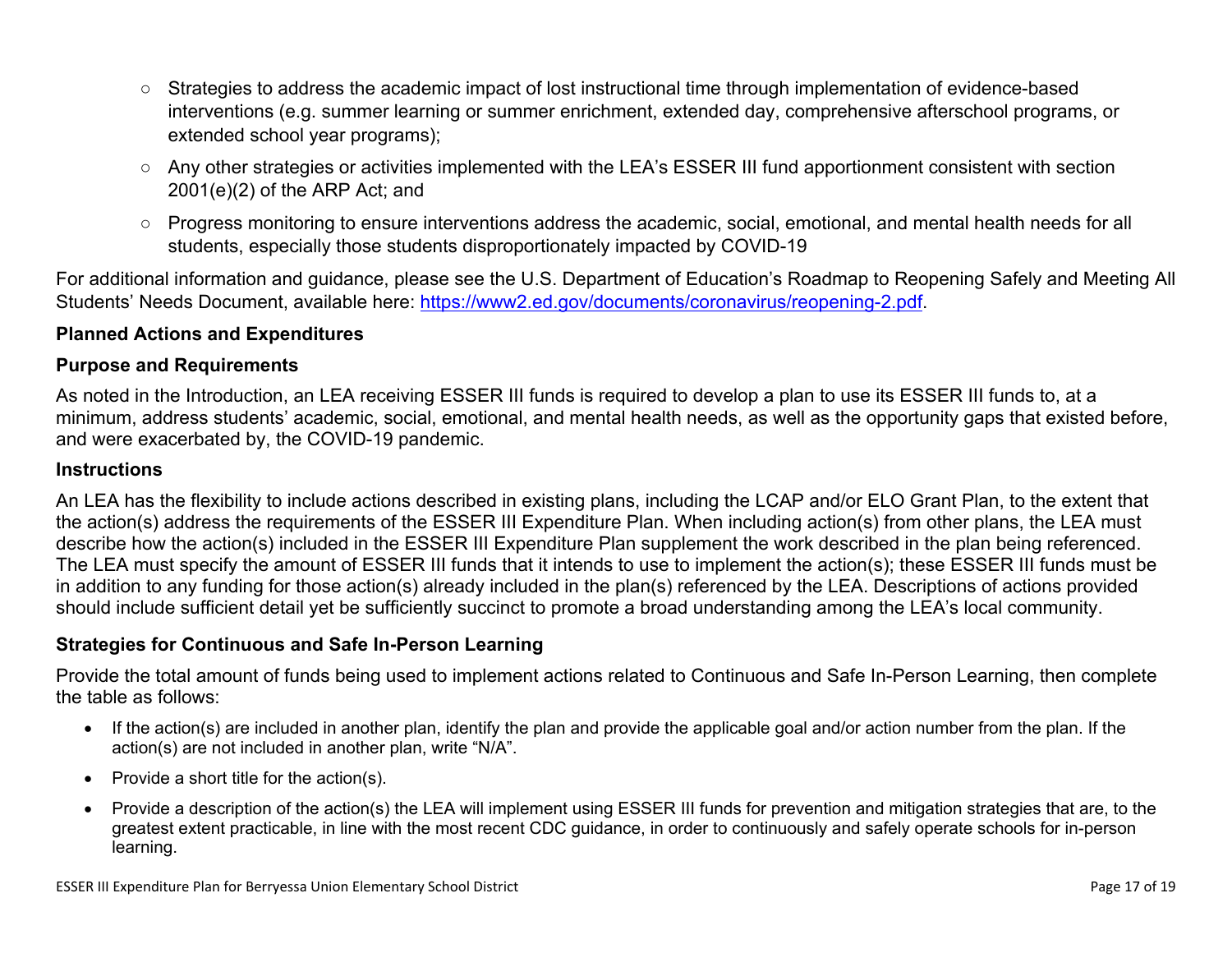• Specify the amount of ESSER III funds the LEA plans to expend to implement the action(s); these ESSER III funds must be in addition to any funding for those action(s) already included in the plan(s) referenced by the LEA.

#### <span id="page-17-0"></span>**Addressing the Impact of Lost Instructional Time**

As a reminder, the LEA must use not less than 20 percent of its ESSER III funds to address the academic impact of lost instructional time. Provide the total amount of funds being used to implement actions related to addressing the impact of lost instructional time, then complete the table as follows:

- If the action(s) are included in another plan, identify the plan and provide the applicable goal and/or action number from the plan. If the action(s) are not included in another plan, write "N/A".
- Provide a short title for the action(s).
- Provide a description of the action(s) the LEA will implement using ESSER III funds to address the academic impact of lost instructional time through the implementation of evidence-based interventions, such as summer learning or summer enrichment, extended day, comprehensive afterschool programs, or extended school year programs.
- Specify the amount of ESSER III funds the LEA plans to expend to implement the action(s); these ESSER III funds must be in addition to any funding for those action(s) already included in the plan(s) referenced by the LEA.

#### <span id="page-17-1"></span>**Use of Any Remaining Funds**

After completing the Strategies for Continuous and Safe In-Person Learning and the Addressing the Impact of Lost Instructional Time portions of the plan, the LEA may use any remaining ESSER III funds to implement additional actions to address students' academic, social, emotional, and mental health needs, as well as to address opportunity gaps, consistent with the allowable uses identified above in the Fiscal Requirements section of the Instructions. LEAs choosing to use ESSER III funds in this manner must provide the total amount of funds being used to implement actions with any remaining ESSER III funds, then complete the table as follows:

- If the action(s) are included in another plan, identify the plan and provide the applicable goal and/or action number from the plan. If the action(s) are not included in another plan, write "N/A".
- Provide a short title for the action(s).
- Provide a description of any additional action(s) the LEA will implement to address students' academic, social, emotional, and mental health needs, as well as to address opportunity gaps, consistent with the allowable uses identified above in the Fiscal Requirements section of the Instructions. If an LEA has allocated its entire apportionment of ESSER III funds to strategies for continuous and safe in-person learning and/or to addressing the impact of lost instructional time, the LEA may indicate that it is not implementing additional actions.
- Specify the amount of ESSER III funds the LEA plans to expend to implement the action(s); these ESSER III funds must be in addition to any funding for those action(s) already included in the plan(s) referenced by the LEA. If the LEA it is not implementing additional actions the LEA must indicate "\$0".

#### <span id="page-17-2"></span>**Ensuring Interventions are Addressing Student Needs**